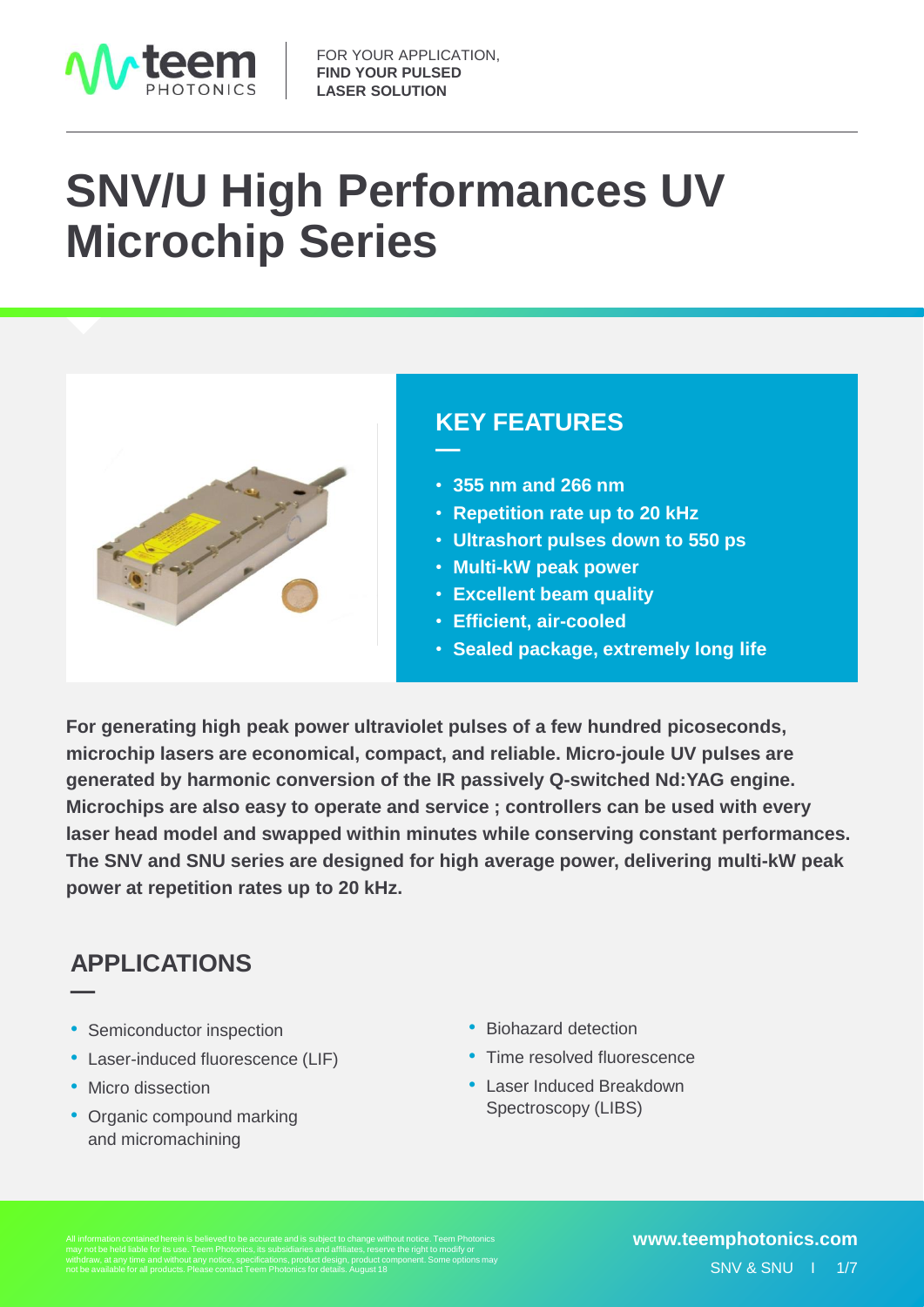

#### •**TECHNICAL SPECIFICATIONS —**

|                                                                                          | <b>SNV-05P-100</b>       | SNV-20F-100(7)            | <b>SNU-02P-100</b>            | <b>SNU-20F-100</b>                     |
|------------------------------------------------------------------------------------------|--------------------------|---------------------------|-------------------------------|----------------------------------------|
| <b>Wavelength</b>                                                                        | 355nm                    | 355nm                     | 266nm                         | 266nm                                  |
| <b>Repetition Rate</b>                                                                   | >5kHz                    | >19kHz                    | >6kHz                         | >19kHz                                 |
| <b>Constant Pulse width</b><br>range (FWHM) <sup>(1)</sup>                               | $<$ 0.6 $ns$             | $< 0.6$ ns                | $<$ 0.6 $ns$                  | $< 0.6$ ns                             |
| Output power <sup>(2)</sup>                                                              | >5mW                     | >10mW                     | >2mW                          | >10mW                                  |
| <b>Output energy</b>                                                                     | $>0.5µ$ J                | $>0.5µ$ J                 | $>0.3µ$ J                     | $>0.5 \mu J$                           |
| <b>Peak Power</b>                                                                        | $>0.7$ kW                | $0.7$ kW                  | >0.5kW                        | $>0.7$ kW                              |
| Short term (1min)<br>power stability <sup>(3)</sup>                                      | $<\pm$ 1%                | $<\pm$ 1%                 | $<\pm$ 1%                     | $< +2\%$                               |
| Long term (6 hrs)<br>power stability(3)                                                  | $< \pm 5\%$              | $< \pm 5\%$               | $< \pm 5\%$                   | $<\pm 5\%$                             |
| <b>Beam profile</b>                                                                      | Gaussian TEM00           | Gaussian TEM00            | See note (5)                  | See note (5)                           |
| <b>Full angle divergence</b><br>Horizontal@1/e <sup>2</sup><br>Vertical@1/e <sup>2</sup> | $8.5+2mrad$<br>$6+2mrad$ | $11+2mrad$<br>$7\pm2mrad$ | $11+2mrad$<br>$<$ 1.5mm $(6)$ | $11.5 + 2mrad$<br>$0.65 \pm 0.25$ mrad |
| M <sup>2</sup> (4)                                                                       | < 1.3                    | < 1.3                     | < 1.3                         | < 1.4                                  |
| <b>Gaussian fit in far field</b>                                                         | N/A                      | N/A                       | N/A                           | >85%                                   |
| <b>Polarization</b>                                                                      | Linear<br>PER>20dB       | Linear<br>PER>20dB        | Linear<br>PER>20dB            | Linear<br>PER>20dB                     |
| <b>Package dimensions</b>                                                                | 180x55x36mm              | 186x60x36mm               | 180x55x36mm                   | 210x60x36mm                            |
| <b>Package weight</b>                                                                    | 400g                     | 500g                      | 400g                          | 500g                                   |
| <b>Options (table p3)</b>                                                                | $\mathsf{C}$             | $\mathsf{C}$              | $\mathsf{C}$                  | $\mathsf{C}$                           |
| <b>Options included</b>                                                                  |                          | S                         |                               | S                                      |

#### **NOTES**

**—**

**(1)** Measured with 1Ghz photodiode and 1GHz/10GS/s oscilloscope.

**(2)** Measurement performed with an OPHIR thermal power sensor (OPHIR 3A-FS-SH)

**(3)** For temperature variation < ± 3°C and < 3°C/hour, stability is measured with calorimeter - detector band [DC, 2Hz]

**(4)** Mean average value M = √(XY), X and Y being respectively the major and minor axis of the ellipse

**(5)** Beam exhibits different profile in horizontal (Gaussian) and vertical ((sin x /x)<sup>2</sup> in far-field) plan

**(6)** 5%/95% diameter, at 300mm from laser output

**(7)** Contact factory for availability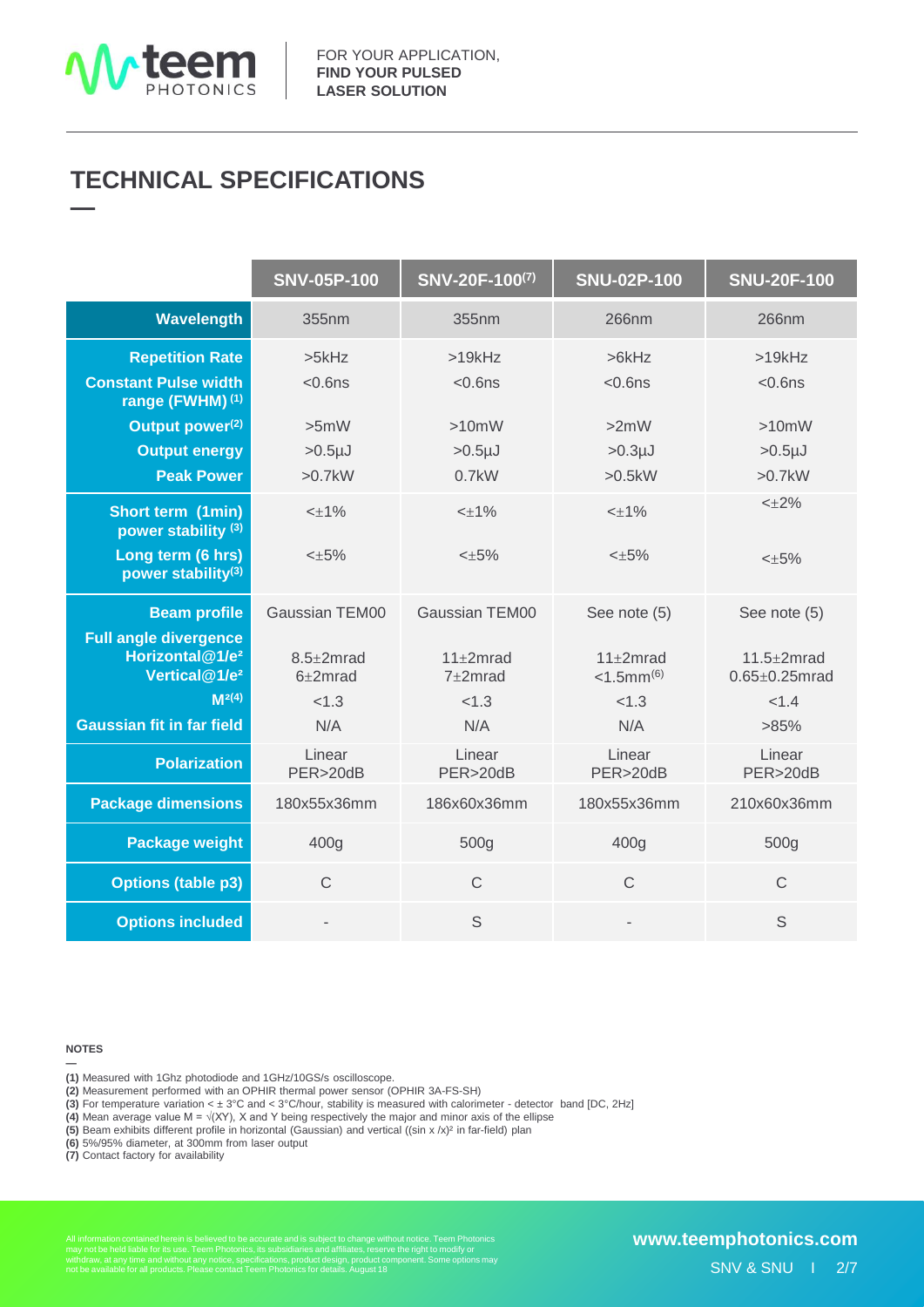

#### •**COMPLEMENTARY INFORMATION & OPTIONS —**

| <b>Environment Parameters</b>                             |                  |  |  |  |
|-----------------------------------------------------------|------------------|--|--|--|
| <b>Operating Temperature Range</b>                        | $15-35$ °C       |  |  |  |
| <b>Maximum Laser Head Baseplate Temperature</b>           | $< 50^{\circ}$ C |  |  |  |
| <b>Maximum Power Consumption</b>                          | <40W             |  |  |  |
| <b>Laser Head Thermal Dissipation</b>                     | $<$ 15 $W$       |  |  |  |
| <b>Storage Temperature</b>                                | $0-50$ °C        |  |  |  |
| Shock of 11ms according to IEC 68-2-27, non operating     | 25g              |  |  |  |
| Vibration 5Hz to 500Hz sinusoïdal according to IEC 68-2-6 | 2g               |  |  |  |

| <b>Certification</b>                               |                                                         |  |  |  |  |
|----------------------------------------------------|---------------------------------------------------------|--|--|--|--|
| Laser classification according to IEC 60825-1:2007 | 3B for SNV-05P and SNV-20F<br>4 for SNU-02P and SNU-20F |  |  |  |  |
| <b>CDRH</b>                                        | Yes, if used with a -DR1 controller                     |  |  |  |  |
| <b>ROHS</b>                                        | Yes                                                     |  |  |  |  |

| <b>Options</b>                    |                                                                |  |  |  |
|-----------------------------------|----------------------------------------------------------------|--|--|--|
| <b>Collimation (C)</b>            | With collimated beam                                           |  |  |  |
| <b>Synchronization output (S)</b> | TTL compatible output signal for<br>synchronization/monitoring |  |  |  |

| <b>Available Controller Types</b> |              |                    |             |  |  |
|-----------------------------------|--------------|--------------------|-------------|--|--|
| <b>Model</b>                      | <b>Type</b>  | <b>Input Power</b> | <b>CDRH</b> |  |  |
| MLC-03A-DR1                       | Desktop      | 100-240 V AC       | Yes         |  |  |
| MLC-03A-MR1                       | Module       | 12 V DC            | <b>No</b>   |  |  |
| MLC-03A-BR1                       | <b>Board</b> | 12 V DC            | No          |  |  |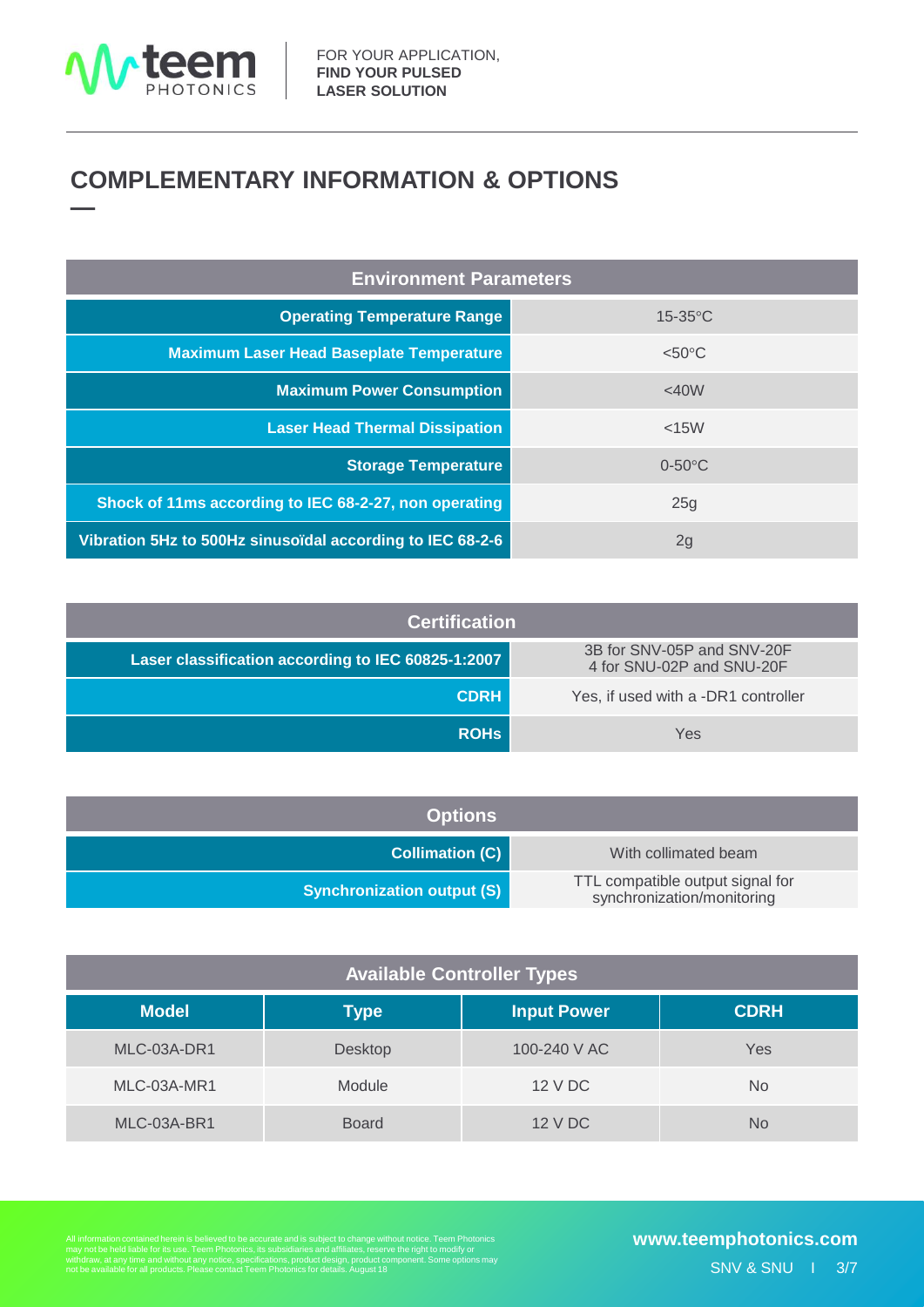

#### •**CDRH LASER HEAD MECHANICAL DRAWINGS: SNV-05P-100 —**

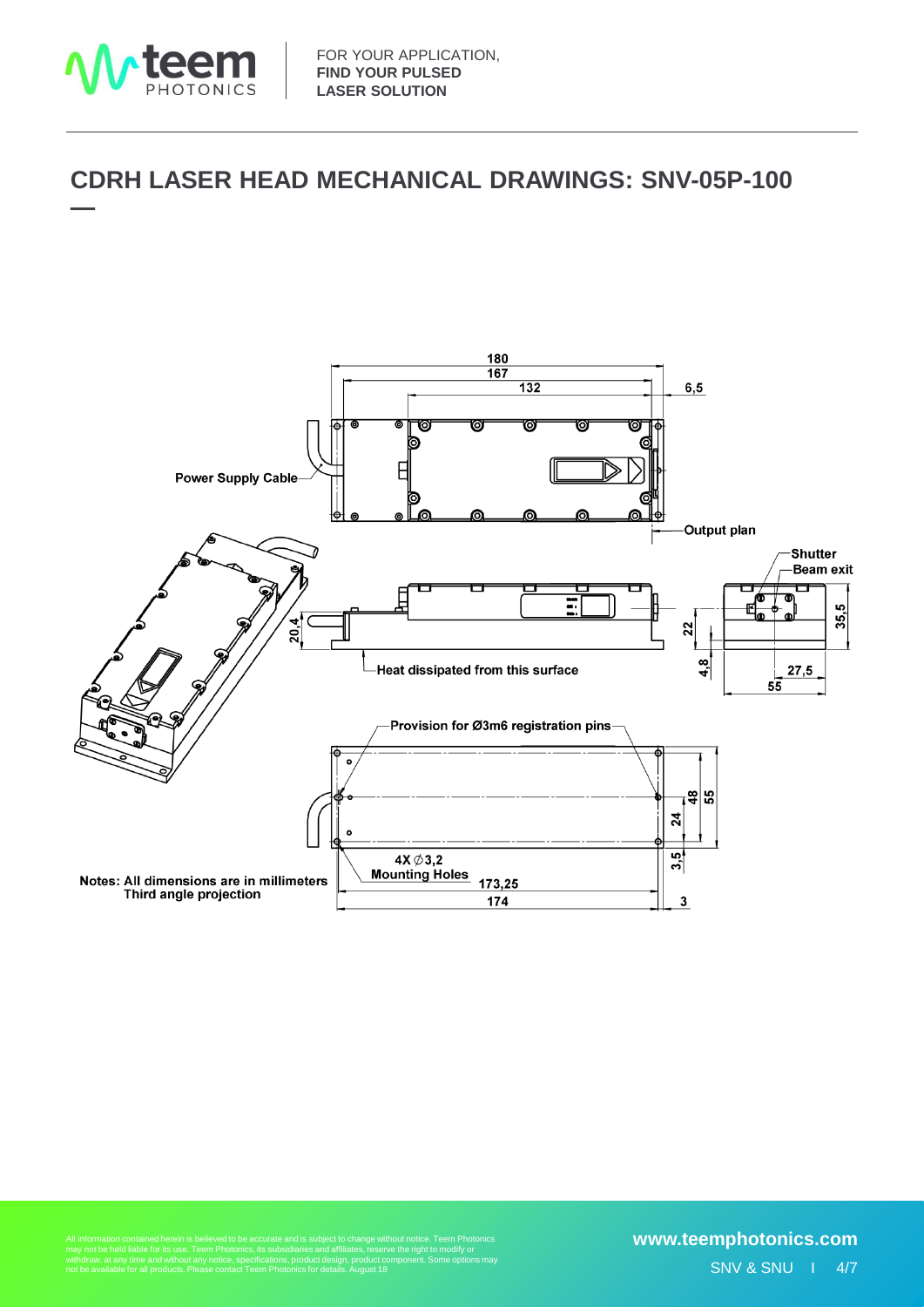

#### •**CDRH LASER HEAD MECHANICAL DRAWINGS: SNU-02P-100 —**



ithout notice. Teem Photonics<br>rve the right to modify or<br>component. Some options may not be available for all products. Please contact Teem Photonics for details. August 18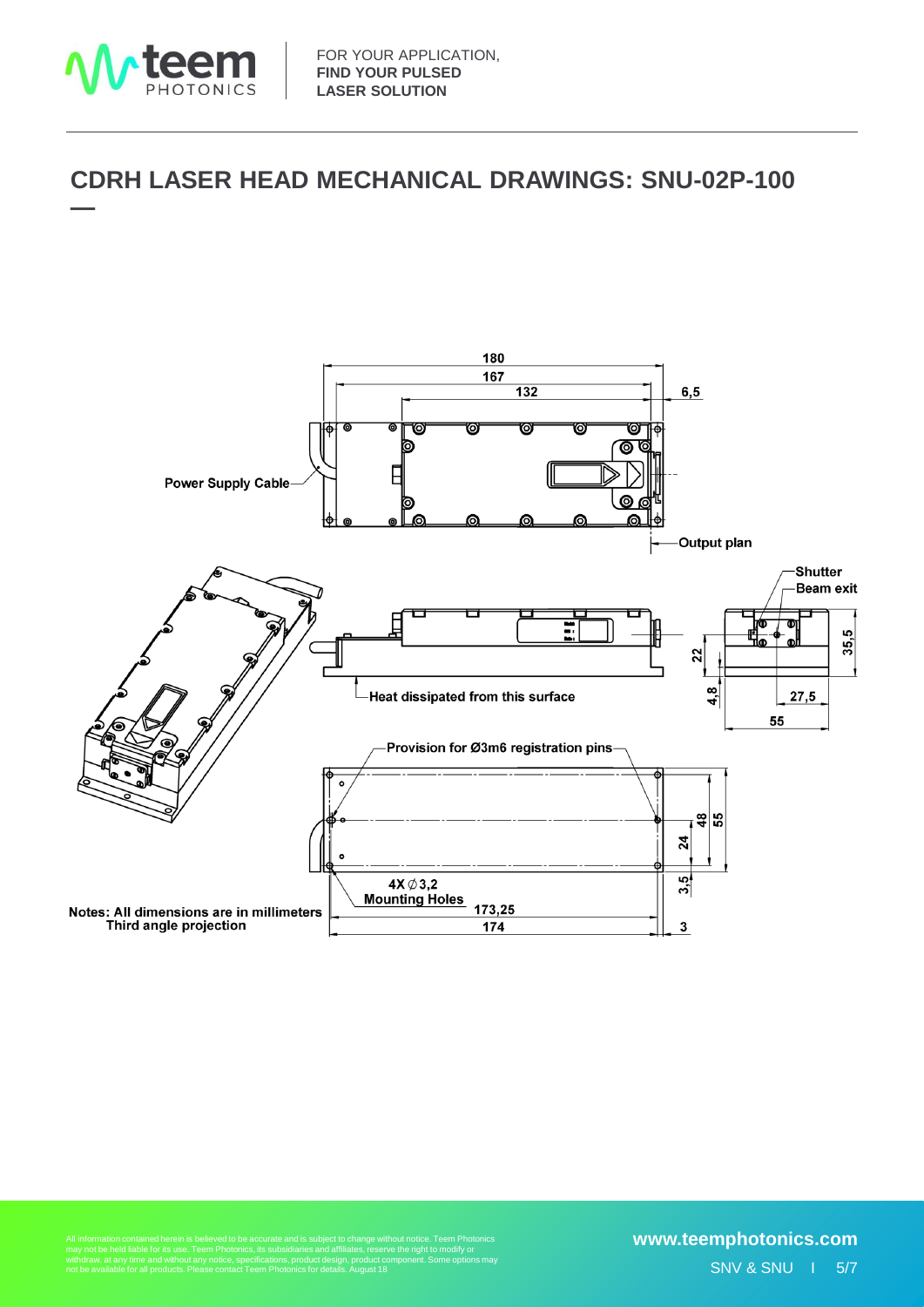

#### •**CDRH LASER HEAD MECHANICAL DRAWINGS: SNV-20F-100 —**



All information contained herein is believed to be accurate and is subject to change without notice. Teem Photonics<br>may not be held liable for its use. Teem Photonics, its subsidiaries and affiliates, reserve the right to

## SNV & SNU I 6/7